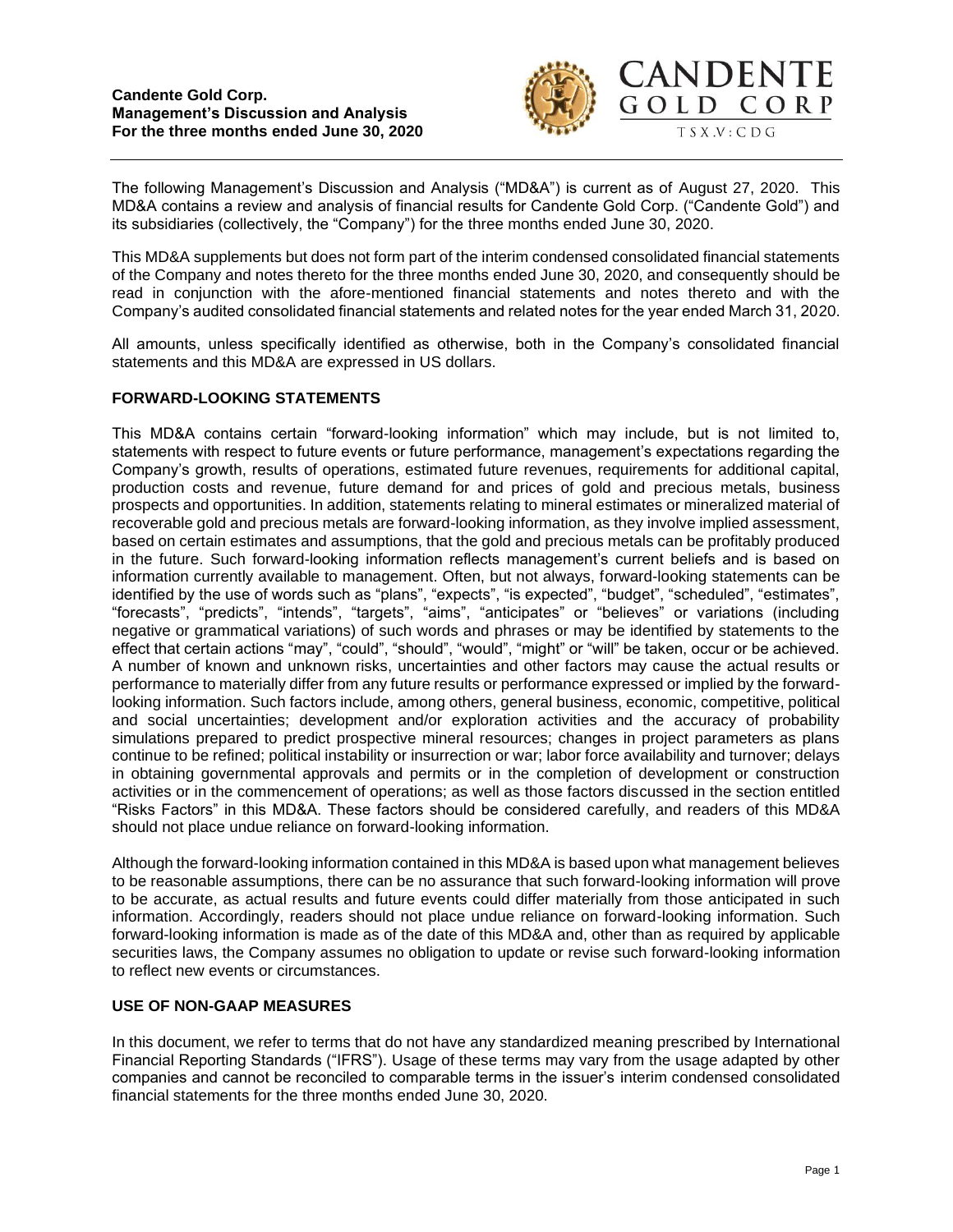

In this document and in the Company's consolidated financial statements, unless otherwise noted, all financial data is prepared in accordance with IFRS.

### **BUSINESS OVERVIEW**

The Company is principally engaged in the exploration and development of mineral properties in Mexico and Peru. The Company is in the exploration stage as its properties have not yet reached commercial production.

As of April 28, 2020, Candente Gold has a new growth strategy encompassing its Mexican assets to build a cash flowing business and gain access to properties with near surface exploration potential while maintaining El Oro as its flagship asset, and an integral part of the overall growth strategy. El Oro is a district scale gold project encompassing a well-known prolific high-grade gold-silver epithermal vein system in Mexico that has several undeveloped veins and has tremendous exploration potential. As of the date of this MD&A, the Company holds a 100% interest in the El Oro Property. The agreement entered into in April 2020 to acquire the SDA Plant and a lease on the El Dorado Historic Mines is the first step toward the new growth strategy.

### **PROJECT SUMMARIES**

## **Mexico**

## El Oro Property

The Company's principal asset is the El Oro gold-silver property located in the states of Mexico and Michoacan, Mexico ("El Oro Property"). The Company holds a 100% interest in the El Oro Property, having purchased in January 2017 the remaining 30% from a wholly-owned subsidiary of Goldcorp Inc. Management has been reviewing all previous exploration results on the project and re-focusing targets for future exploration. One key area is the border zone of the historical Esperanza and Mexico Mines where several high-grade gold-silver intersections in several veins and structures were intersected by previous drilling by the Company. Since this area was drilled, a structural study identified north-easterly controls to high grades, which fits the nature of this mineralized zone. Future drilling will target this border area as well as 31 other recently identified exploration targets. In addition to the El Oro Property, the Company has the right to process tailings left from pre-1930s milling of ores from the Mexico mine on the San Rafael vein in the El Oro District ("Mexico Mine Tailings"). The Company has been evaluating the potential for the historic tailings to generate near-term cash flow. The Mexico Mine Tailings have had extensive historic and recent assessments including drill testing and metallurgical test work. In addition to the Mexico Mine Tailings, the Company has a right of first refusal to also process three other tailings deposits. All four tailings deposits lie within the town of El Oro and are adjacent to existing road access, power and water services.

Studies by the Company have determined that the Mexico Mine Tailings contain an Inferred Resource\* of 1,267,400 tonnes grading 2.94 Au g/t, 75.12 Ag g/t containing 119,900 ounces of gold and 3,061,200 ounces of silver.

In September 2017, the Company entered into a revised agreement with the Municipality of El Oro ("Municipality") for the access and processing rights to the tailings deposits. The agreement now provides the Company with the right to recover all available gold and silver from the tailings deposit and pay to the Municipality an 8% net profits interest. The Company is also entitled to retain the first \$1,500,000 of the 8% net profits interest payable to the Municipality.

On March 8, 2016, the Company entered into an agreement with Sun River Gold Corp. ("SRG" or "Sun River") to grant SRG the right and option to earn a 51% interest in the Company's tailings project in El Oro Mexico. On November 9, 2018, the 2016 Agreement was superseded by a new Letter of Intent ("LOI") granting SRG the right and option to further test and, if proven economic, develop and operate the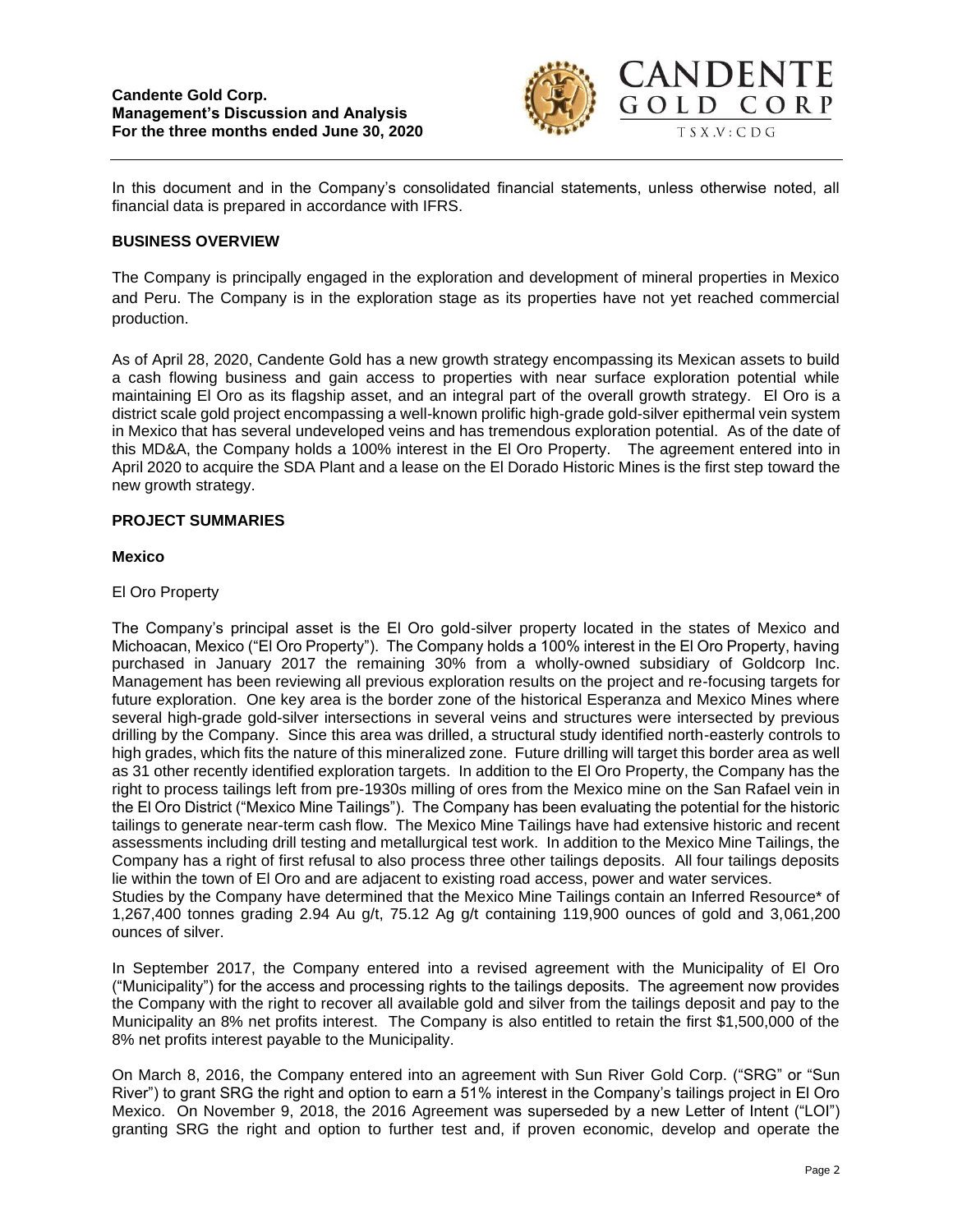

CORP

Company's tailings project in El Oro Mexico through an indirect ownership of Candente Gold´s Mexican subsidiary, CCM EL Oro Jales, S.A. de C.V. ("CCM El Oro Jales"), according to the agreement CCM EL Oro Jales executed with the Municipality.

The LOI was superseded by a definitive agreement signed in November 2018. In order to exercise the option, Sun River is required to make staged payments totaling \$300,000, over a period of fifteen months, commencing upon the date of signing of the LOI (\$300,000 paid to date); bring the mine tailings properties into commercial production within 36 months of the effective date of the option agreement; and grant to the Company a 10% of net profits interest life of mine royalty on production from the properties. The definitive agreement also allows SRG to reduce the net profits interest payable to the Company to 5% by paying an additional \$200,000 in increments of \$50,000 at the end of each quarter, commencing 18 months from the date of the LOI. Upon making the totality of the staged payments and, if commercial production has been achieved on time, Sun River will indirectly acquire a 100% interest in CCM El Oro Jales. As of the current date, August 27, 2020, Sun River has paid the Company the \$200,000 required to reduce the net profits interest to 5%.

SRG will also be responsible for the obligation to pay an additional 8% net profits interest to the Municipality (the "El Oro Royalty"). Candente Gold (through its Mexican subsidiary CCM El Oro Jales) has the right to recover all available gold and silver from the Mexico Mine Tailings deposit and pay to the Municipality an 8% net profits interest royalty, after retaining the first US\$1.5M from the El Oro Royalty. Sun River must direct the first US\$1.5M from the El Oro Royalty to the Company. Therefore, upon commercial production, the Company will start receiving either a 10% or a 5% net profit interest royalty and also the first US\$1,500,000 of the El Oro Royalty.

Sun River is a private mining company registered in Nevada and owned and operated by experienced gold mining investors, mineral economists, metallurgists, metallurgical engineers and business development entrepreneurs. The Board of SRG currently comprises four owners/directors most of whom have fifteen or more years working in Mexico exploring, permitting and operating mines.

\*Note: Mineral Resources are not Mineral Reserves and do not have demonstrated economic viability. All figures have been rounded to reflect the accuracy of the estimate. For more information, see "National Instrument 43-101 Technical Report on the Inferred Mineral Resource Estimate of the Mexico Mine Tailings" prepared by Nadia Caira, P.Geo. and Allan Reeves, P.Geo., dated August 25, 2014 with an effective date of July 8, 2014, available at [www.sedar.com.](http://www.sedar.com/)

For the year ended March 31, 2017, bi-annual land holding payments were made by Goldcorp. When the Company acquired the remaining 30% of the El Oro property in January 2017, these payments became the responsibility of the Company, and, as at June 30, 2020, \$835,570 (March 31, 2020 - \$756,392) has been accrued as a liability to the Mexican government for land holding costs.

During the year ended March 31, 2019, the Company recorded an impairment charge of \$7,949,175 on the El Oro property. The charge was in keeping with the Company's accounting policies and IFRS. Should the circumstances arise in the future, IFRS permits a reversal of charges. The Company will be maintaining the title to the property and will continue to seek opportunities to advance the project.

On April 28th, 2020, the Company announced the signing an Memorandum of Understanding ("MOU") with Magellan Acquisition Corp. ("Magellan") which gives Candente Gold the right to earn up to a 100% interest in the San Dieguito de Arriba beneficiation plant ("SDA plant") and take over a lease agreement on the El Dorado property, both located in Nayarit State, Mexico.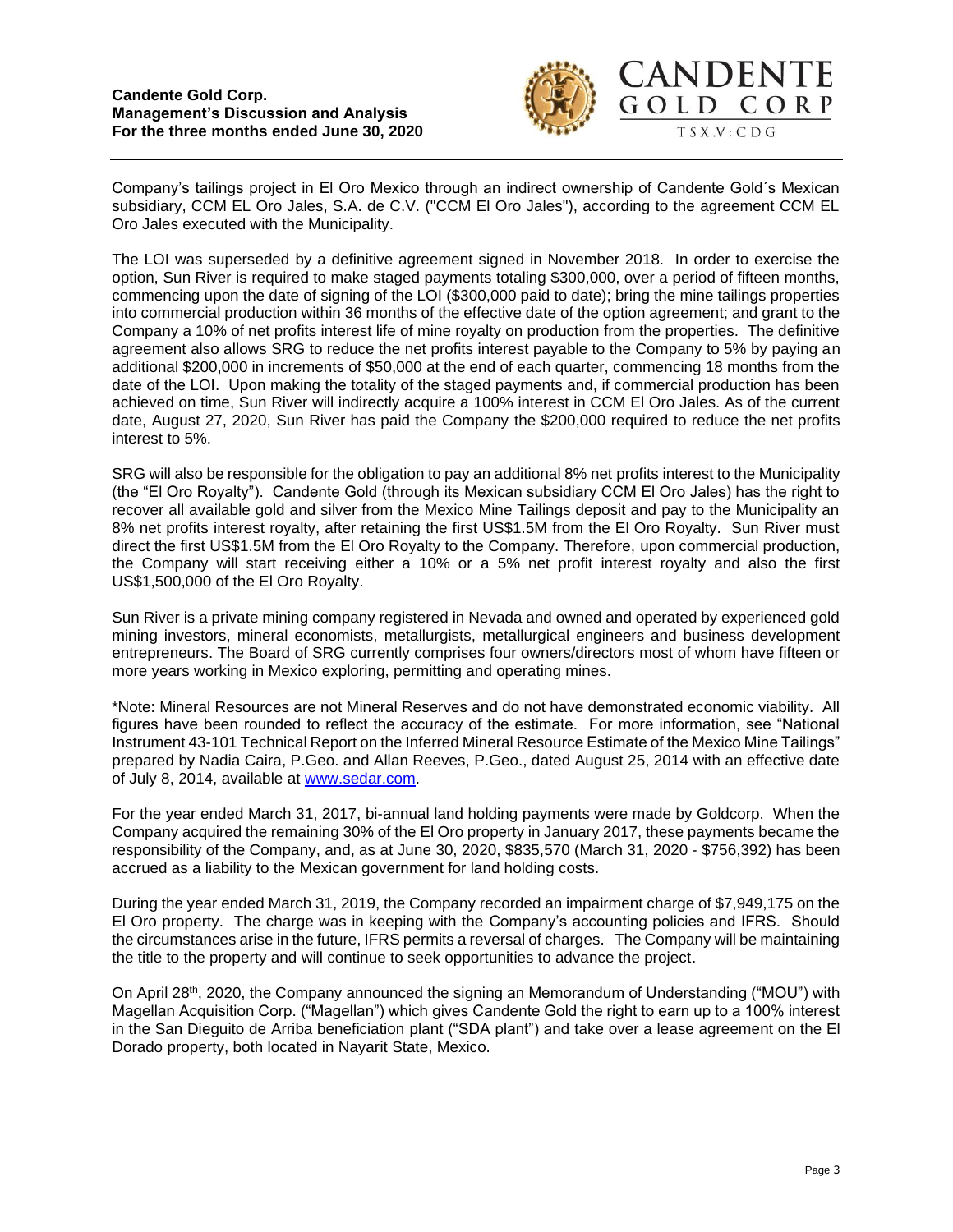

## **SDA Plant**

The San Dieguito de Arriba processing plant ("SDA plant") is a fully operational flotation plant which also includes a precious metals leach circuit - Merrill Crowe system and associated assets, licenses and agreements. The plant has a ten-year operating history at 100 tonnes per day but has the capacity to process ore at a rate of up to 200 tonnes per day. Historically its operation has been based on sales of flotation concentrates to smelters, and payment for precious metals content. The plant lies within the rich Sierra Madre Occidental mineralized belt, which historically has yielded millions of ounces of precious metals and offers multiple high-grade gold and silver epithermal vein opportunities.

The plant was operational from 2007 (by Minerales Vane S.A. de C.V.) until April 2017, processing ore from various operators in the region on a toll basis. The toll ores were tested prior to processing to estimate recoveries and concentrate grades. Typical reported recoveries were in the range 85 to 92% for gold and 72 to 77% for silver.

The plant was operational as recently as 2019 when processing of a bulk sample of approximately 600 tons was completed for a tolling opportunity in February 2019. While the results of the test were encouraging, the supplier experienced challenges in providing mineralized material on a consistent basis and therefor the plant has not operated since.

### **El Dorado Gold-Silver Project**

The El Dorado Gold-Silver Project is located in the Pacific Coastal Plain, State of Nayarit. within a district of epithermal vein systems. A number of prospective exploration targets have been defined along the El Dorado Vein structure related to historic mines (reported to have produced high grades), anomalous geochemical sample results and zones of structural complexity.

The principal vein system is the El Dorado epithermal vein trend comprising outcropping vein over 1.5 kilometers in length and additional discontinuous outcrops indicate a strike length of 3.5 kilometers. This structure hosts multiple mineralized zones including high-grade veins potentially minable underground, and lower-grade bulk tonnage stockwork zones that are observed to extend over tens of meters in width in both the hanging wall and footwall of the El Dorado vein system. In addition to the vein material there is also high level silicification and argillic alteration in outcrop, potentially indicative of good depth potential to the mineralizing system. (Magellan Gold Corporation, Form 10-K Annual Report US SEC dated Dec 31, 2018, File No. 333-174287)

El Dorado lies 50 kilometers south of the SDA Plant, 70 kilometers north-northwest of Tepic, the state capital, and 180 kilometers southeast of Mazatlan, Sinaloa. The project has excellent road and rail infrastructure. The property comprises a 50-hectare concession held under option by Magellan's whollyowned subsidiary Minerales Vane 2 S.A. de C.V. from a Mexican private company, Ingenieros Mineros S.A. de C.V.

### **Peru**

As at June 30, 2020, the Company has maintained in good standing portions of the Tres Marias and Las Brujas properties. These properties are early-stage gold and gold-silver exploration projects in Peru.

### **QUARTERLY HIGHLIGHTS**

# *Financial Condition*

The Company ended the period with cash of \$9,908, an increase of \$3,141 from March 31, 2020. With the recent payment from Sun River, as of August 27, 2020, the Company has \$62,579 in cash.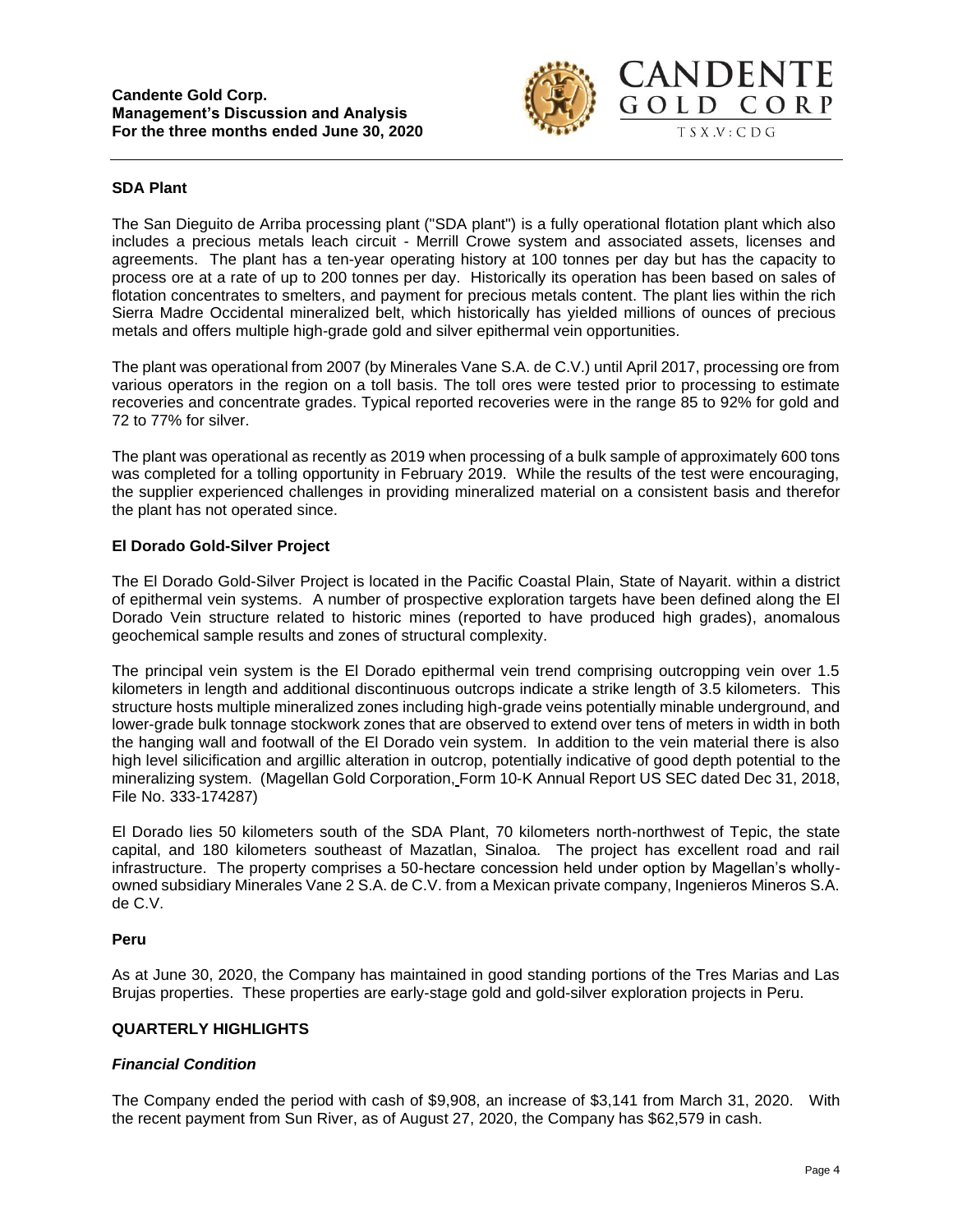

## *Financial Performance*

Net loss for the three months ended June 30, 2020, was \$111,489 compared to \$155,218 for the three months ended June 30, 2019, representing a decrease of \$43,729.

Exploration expenses were \$57,620 for the three months ended June 30, 2020 compared to \$114,719 for the three months ended June 30, 2019. The decrease is largely related to higher provisions for mining fees during the period ended June 30, 2019.

General and administrative expenses for the three months ended June 30, 2020, were \$26,033 compared to \$41,272 for the same period in the prior year, representing a decrease of \$15,239. The decrease is mostly related to a decrease in legal fees.

Material variances in general and administrative expenses are as follows:

Legal fees decreased by \$11,862 for the three months ended June 30, 2020. The decrease is related to the recovery of legal expenses from Sun River Gold for \$4,049 obtained during the three months ended June 30, 2020.

Share-based payments were \$426 for the three months ended June 30, 2020, compared to \$1,396 for the three months ended June 30, 2019. The decrease in share-based payments during the three months ended June 30, 2020 is due to the fact that vesting of options is higher at the beginning of a vesting term.

The loss on foreign exchange was \$27,836 for the three months ended June 30, 2020, compared to a gain of \$773 for the three months ended June 30, 2019, The increase in the foreign exchange loss is related to a decrease in the value of the peso at period end, which resulted in a foreign exchange adjustment of \$29,736 to the mining tax liability owed to the Mexican government.

### *Cash Flows*

Net cash provided in operating activities for the three months ended June 30, 2020, was \$6,829 compared to cash used for \$52,658 during the three months ended June 30, 2019. Net cash used by investing activities for the period ended June 30, 2020, was \$3,688 compared to \$8,398 for the period ended June 30, 2019.

### *Liquidity and Capital Resources*

There is a working capital deficiency of \$1,737,521 at June 30, 2020, including \$532,493 in amounts due to related parties, which primarily consist of payables due to Candente Copper Corp., a company with shared administrative expenses, common directors and management.

The Company anticipates that during the next year, a substantial portion of available capital resources will be used to pay accounts payable and accrued liabilities and commitments related to ongoing exploration activities in Mexico and Peru. The Company anticipates the future need to raise additional capital to further project development in Mexico and Peru as well as receive continued vendor support.

The Company does not generate cash flows from operations and accordingly, the Company will need to raise additional funds by entering into an option and joint venture agreement or through the issuance of securities or resource secured debt. Although, the Company has been successful in raising funds in the past there can be no assurance that the Company will be able to raise sufficient funds in the future, in which case the Company may be unable to meet obligations in the normal course of business. These factors may cast significant doubt regarding the Company's ability to continue as a going concern. Should the Company be unable to discharge liabilities in the normal course of business, the net realizable value of the Company's assets may be materially less than amounts on the statement of financial position.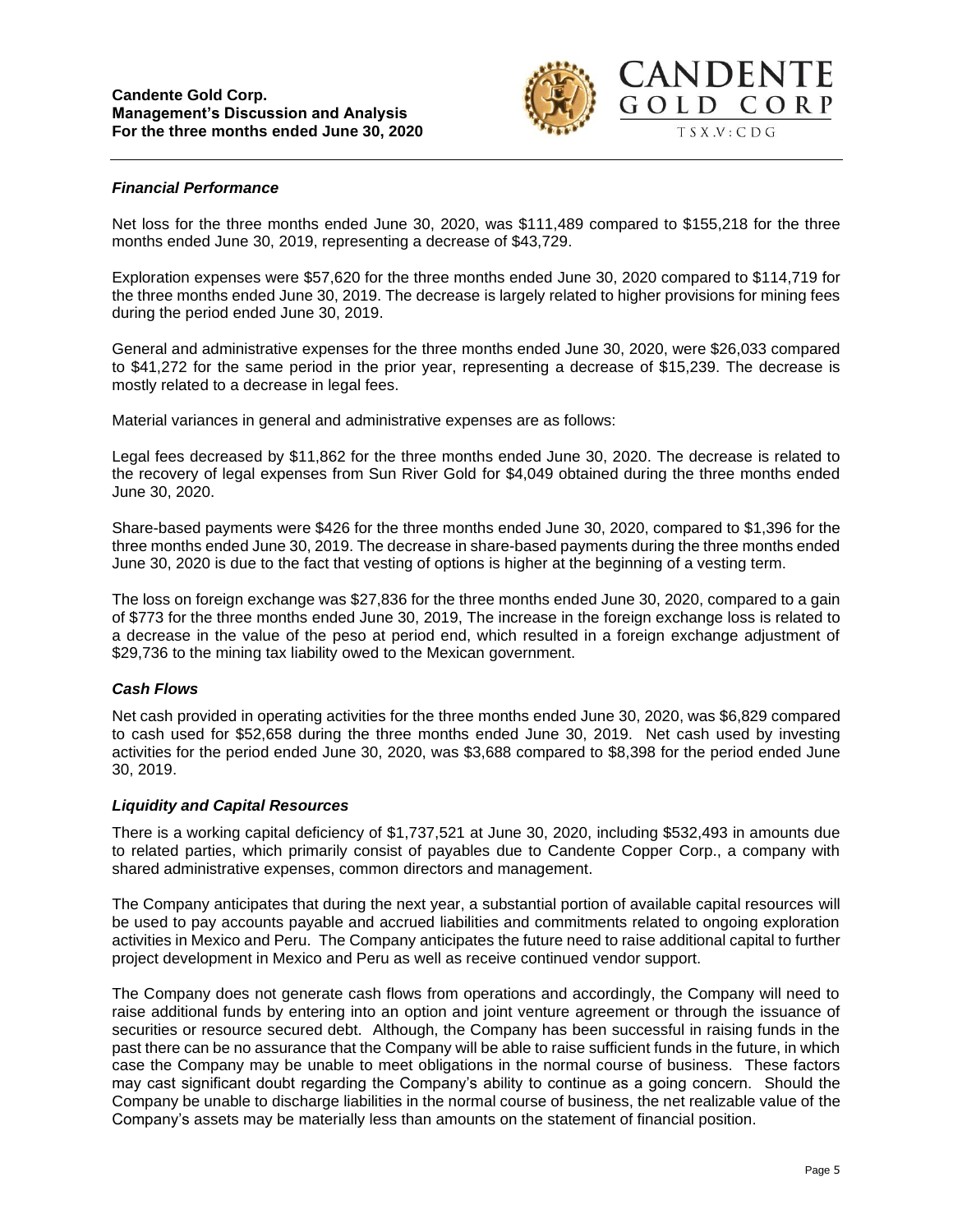

# **COMMITMENTS AND CONTINGENCIES**

Company has no material or significant commitments or contingencies other than the management and consulting agreements disclosed under related party transactions.

## **OFF BALANCE SHEET ARRANGEMENTS**

The Company has not entered into any off-balance sheet arrangements.

### **PROPOSED TRANSACTIONS**

The Company entered into a Memorandum of Understanding("MOU") with Magellan Acquisition Corp. which gives the Company the right to earn up to a 100% interest in the San Dieguito de Arriba beneficiation plant and take over a lease agreement on the El Dorado property, both located in Nayarit State, Mexico by making the following payments in cash and common shares:

- i. A payment of \$5,000 upon the signing of the MOU (paid);
- ii. 5,000,000 common shares upon the completion of due diligence and the signing of a definitive agreement to earn a 10% interest;
- iii. Common shares with a value of \$100,000 within 6 months following the signing of a definitive agreement to earn a 20% interest;
- iv. Common shares with a value of \$150,000 within 12 months following the signing of a definitive agreement to earn a 30% interest;
- v. Common shares with a value of \$275,000 within 18 months following the signing of a definitive agreement to earn a 50% interest;
- vi. Common shares with a value of \$400,000 within 24 months following the signing of a definitive agreement to earn a 70% interest and
- vii. Common shares with a value of \$500,000 within 30 months following the signing of a definitive agreement to earn a 100% interest.

The MOU is subject to TSX Venture approvals as well due diligence and the execution of a definitive agreement which is to be completed within 60 days of travel restrictions related to the COVID-19 Pandemic being lifted within Mexico and between the USA and Canada and Mexico.

Due diligence visits were completed by early July to both the San Dieguito de Arriba processing plant ("SDA plant") and the historic El Dorado Mine both in Nayarit, Mexico. The examination of the SDA plant found all key components in good order and, as expected, identified the need for the replacement of various working parts for which a cost estimate is being prepared. The historical mine, La Hundida, at El Dorado, was accessed both on surface and underground and samples for metallurgical testing were collected.

The Company continues to review other potential transactions, but as of the date of this MD&A, none have been completed.

### **RELATED PARTY TRANSACTIONS**

Related parties consist of companies owned by executive officers and directors. The following is a list of the related parties that the Company entered into trading transactions with:

- Ridley Rocks Inc. Management and exploration fees.
- SW Project Management Former Vice President, project management and engineering fees.
- Michael Thicke Geological Consulting Inc. Exploration fees.
- Candente Gold Corp. Shared expenses with a company related by common directors and management.
- Lotz CPA Inc. Financial services, fees thereto.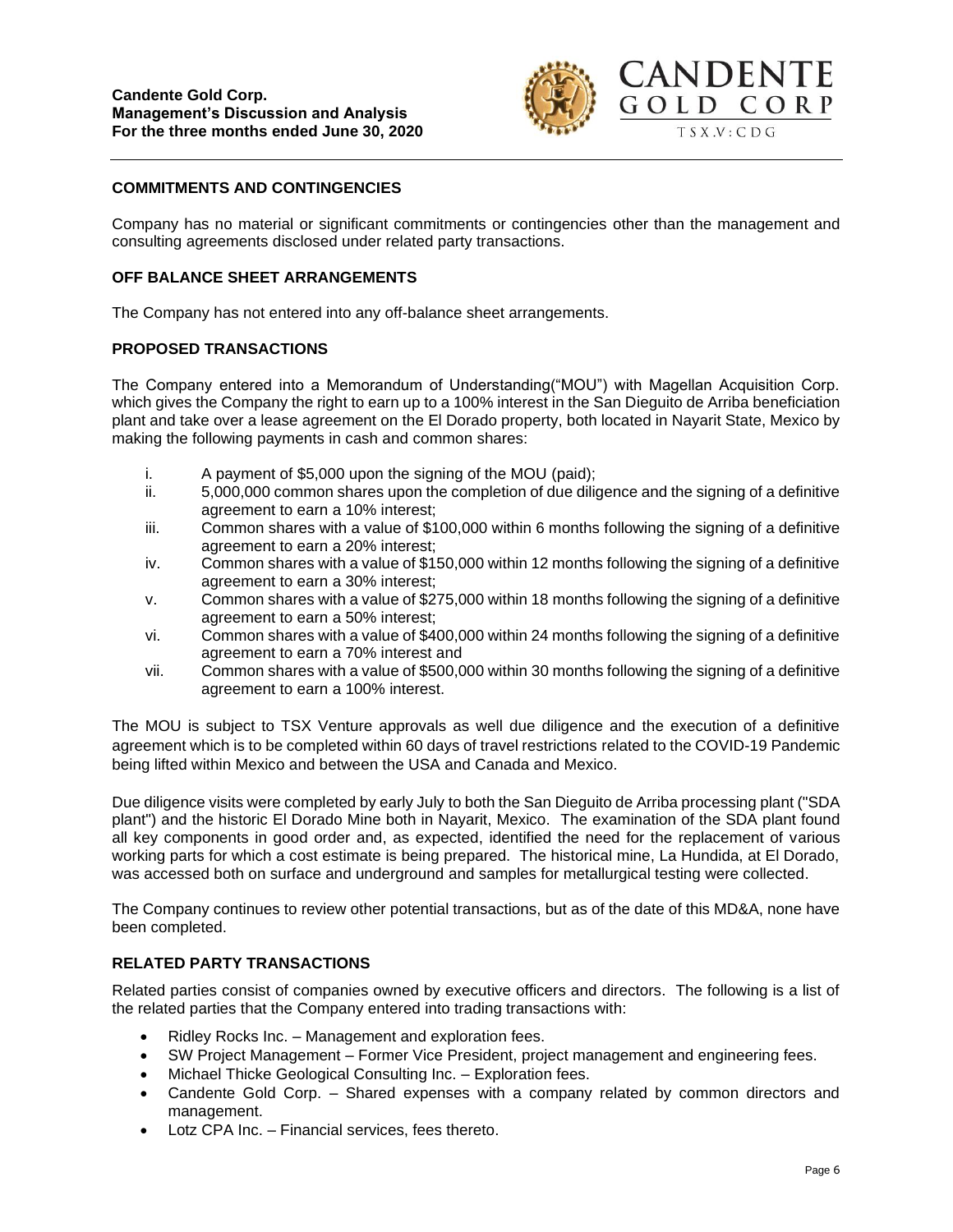

The Company incurred the following fees and expenses in the normal course of operations for key management personnel for the three months ended June 30, 2020 and 2019. Expenses have been measured at the exchange amount that is determined on a cost recovery basis.

|                      | Three months ended June 30, |    |        |
|----------------------|-----------------------------|----|--------|
|                      | 2020                        |    | 2019   |
| Management fees      | 12.998                      | \$ | 14,136 |
| Share-based payments | 426                         |    | 1,250  |
|                      | 13,424                      |    | 15,386 |

Share-based payments are the fair value of options expensed to directors and key management personnel during the three months ended June 30, 2020 and 2019.

#### **Balance owing**

Amounts due to related parties are unsecured, non-interest bearing and due on demand. Accounts payable at June 30, 2020 includes \$239,240 (March 31, 2020 - \$217,121) owing to directors and officers and \$532,493 (March 31, 2020 - \$500,521) owing to Candente Copper Corp., a shareholder of the Company.

#### **Management and Consulting Agreements**

On March 1, 2018, the Company entered into a management agreement with a company controlled by the CEO of the Company to provide management services for an indefinite term. Under the agreement, in the event of termination without cause, the Company will pay a one-time termination payment of \$200,000. In the event of a change of control, the individual will have the right at any time within 60 days to provide notice of termination and will receive a \$500,000 one-time payment. The individual will also be entitled to the \$500,000 if they terminate the agreement or there is a termination without cause and a change of control occurs within one year of the effective date of such termination.

On September 28, 2018, the Company entered into a consulting agreement with a company controlled by the CFO of the Company to provide consulting services for an indefinite term. Under the agreement, in the event of termination without cause or the consultant terminating the agreement within 30 days after a change of control, the Company will pay a one-time termination payment of \$28,500.

### **SHARE CAPITAL**

As of August 27, 2020, the Company had 110,206,923 common shares outstanding. As of August 27, 2020, the Company had 5,000,000 warrants outstanding and 7,500,000 outstanding share options.

#### **DISCLOSURES**

# *Additional Information as specified by National Instrument 51-102*

Additional information, including the Company's most recent Annual Information Form, is available on SEDAR at [http://www.sedar.com](http://www.sedar.com/)